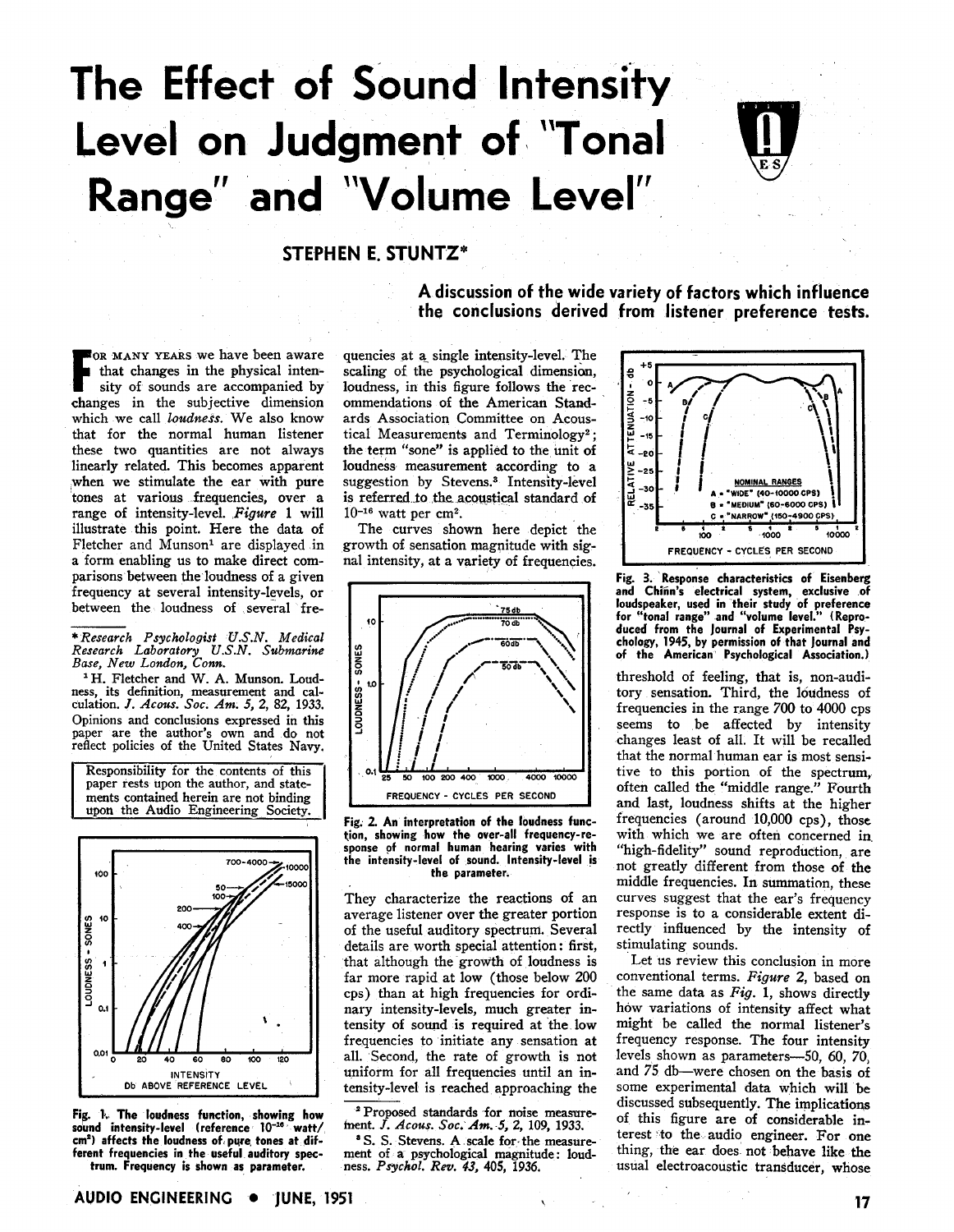frequency response remains relatively unchanged over a range of intensities limited at the upper extreme by the onset of overloading. In this connection, it is noteworthy that the 75-db intensity level is far below the ear's overload limit. Therefore, we cannot say that the apparent broadening of the flat top of the curve is necessarily related to overexcitation of the auditory mechanism. Another point of importance is that when we raise signal intensity from 50 db to 75 db, we effectively add to the listener's range at 1 sone, or 1000 millisones, loudness, something over three octaves downward from 400 cps. Put another way,'by raising the intensitylevel from 50 db to 75 db, we render a 125-cps tone over 90 times louder for the average listener. By either statement, it is evident that a tremendous improvement of the ear's effective bass response follows a rise in over-all signal intensity. To a somewhat lesser extent, the same is true at the treble end of the spectrum, as these curves suggest. It is expected that the 50-db contour, if extended, would intersect the 100 millisone (0.1 sone) loudness ordinate just below 20,000 cps, or near the upper frequency limit of normal hearing.

### **Listener Preferences**

Recently a number of experimenters have investigated the preference of listeners for various conditions of frequency range and intensity-level in the reproduction of music and speech. Of the several studies reported, the most extensively documented appear to be Eisenberg and Chinn's<sup>4</sup> and Olson's.<sup>5</sup> In both of these experiments, it will be recalled, listeners were required to compare consecutive passages of musical selections played through adjustable frequency filters. In Eisenberg and Chinn's study, electrical filters were employed restricting the range at both ends simultaneously. Figure 3 shows the three band-pass characteristics upon which their listeners based judgments of "tonal range" preference. The authors note that these curves apply only to the electrical portions of their apparatus; in discussing their results, they imply that these curves also represent conditions in the acoustical field surrounding their listeners. It will also be recalled that Eisenberg and Chinn studied preference for program intensity-level, choosing 50, 60, and 70 db as the three values for comparison. In one series of subexperi-

ments, these three intensity-levels were combined with the three frequency passbands already described, and the listeners asked to state preference for the resultant condition of both "tonal range" and "volume level." As we have already seen, when a sufficient change in signal intensity occurs listeners will report an apparent change in frequency range even though no physical control of passband has 'been imposed. Now in the measurement of preferences, 'it is important that the conditions serving as bases for judgment be clearly discrim-<br>inable to the average observer. If the differences between them be discernible **Chinn's "medium tonal range" filters at "high"** (70-db), "moderate" (60-db), and "low" (50only by chance, then the observer is **db)** volume levels. Broken lines indicate cutoff <br>plainly handicapped in stating his pref-<br>effect of filters. Note the apparent ineffectiveerence with certainty. Keeping this in mind, then, let us look at the effects of Eisenberg and Chinn's filters upon the auditory spectrum as perceived by an average observer under the three intensity-levels used. Returning to Fig. 2, we can estimate from the 50, 60, and 70 db curves the perceptual results of sound transmission through a system nominally flat from 40 to 10,000 cps, corresponding to the "wide tonal range" of these  $ex$ periments. Figure 4.shows the subjective effect of the "medium-tonal-range," that is, 60 to 6,000 cps, filtering: it will be noted that only at the "high volume<br>level" do the restrictions at both high Chinn's "narrow tonal range" filters at "high" and low ends become noticeable. At the two lower levels, the observer would be<br>effect of filters. Note relative ineffectiveness<br>expected to report mainly a change in of high-pass filter at 50 db, and slight effect expected to report, mainly a change in of high-pass filter at 50 db, and slight effect expected to report, mainly a change in of high-pass filter at 50 db, and slight effect highs as a result of filtering, but a varia-<br>hig highs as a result of filtering, but a varia-<br> **by change in intensity-levels.**<br> **by change in intensity-levels.** reported as a result of the changes in level. Figure 5, showing the effects of "narrow-range," that is, 150 to 4,900 cps, filtering, suggests an opposite conclusion : here the greatest perceived differences occur at the low-frequency end as level is varied. Restriction at the high end is so severe that raising level from 50 to 70 db expands subjective frequency range hardly more than half an octave upward at 1 sone loudness. Figures 2,4 and 5 indicate that a growth in the perceived range of frequencies prob- **Fig. 6. Subjective effect of Eisenberg and**  ably occurred independently of the band-<br>pass controls imposed by means of fil-<br>volume level"). Broken lines indicate cutoff ters.<br>
In Figs. 6, 7 and 8 we can see the "medium", that is, "A" w

In Figs. 6, 7 and 8 we can see the "medium", that is, "A" with "B", dis-<br>effects of filtering at any one of the crimination is likely to be uncertain.



Fig. 4. Subjective effect of Eisenberg and<br>Chinn's "medium tonal range" filters at "high" effect of filters. Note the apparent ineffective-<br>ness of high-pass filters at 50 and 60 db.



level" do the restrictions at both high **Chinn's "narrow tonal range" filters at ''hirrh" db) volume levels. Broken lines indicate cutoff** 



volume level"). Broken lines indicate cutoff

effects of filtering at any one of the crimination is likely to be uncertain, three intensity-levels. *Figure* 6 suggests yielding statements of preference not acthree intensity-levels. Figure 6 suggests yielding statements of preference not actionate at "high-volume level" the average ceptably reliable. Figure 7 shows an agthat at "high-volume level" the average ceptably reliable. Figure 7 shows an ag-<br>listener would experience little difficulty gravation of this difficulty, brought about<br>discerning the shift from "wide" to "nar-<br>by reducin discerning the shift from "wide" to "nar-<br>reducing intensity-level to 60 db.<br>row" ranges, that is, from band A to Here the three bands become more easily row" ranges, that is, from band A to Here the three batids become more easily band C. Likewise, the shift from "me- confused, although discrimination of dium" to "narrow", band B to band C; "wide" (A) from "narrow" (C) might probably would be easily detected. How- still be accomplished with better than ever, in comparisons of "wide" with chance success. Figure 8 presents a pic-

**<sup>&#</sup>x27;P.** Eisenberg and H. A. Chinn.' Tonal range and volume level preferences of broadcast listeners. J. *Ex@. Psychol. 35, 5,* 374, October 1945.

H. F. Olson. Frequency range preferences for speech and music. J. *Acow. Soc. AM.* 19,4, 549, July 1947.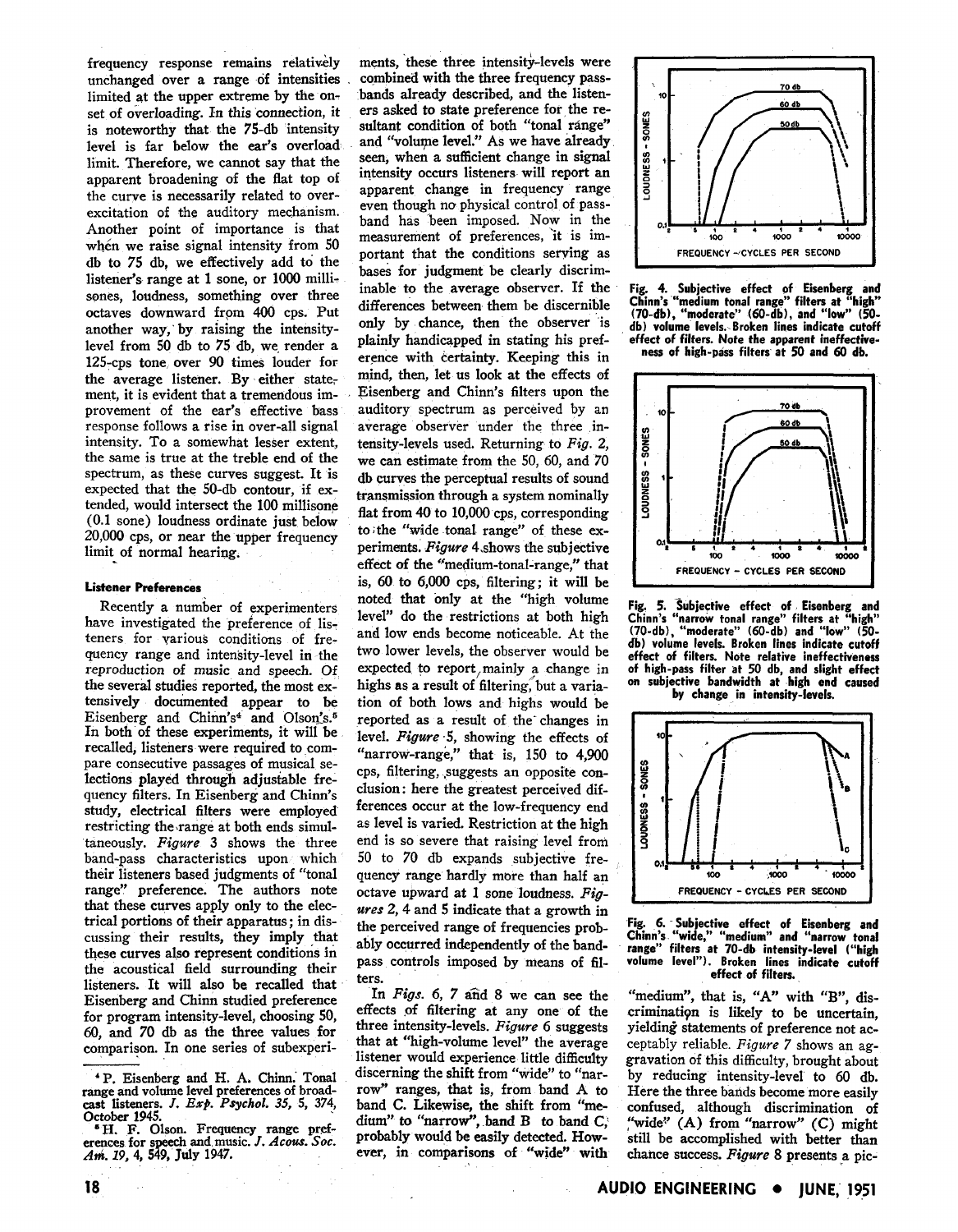tory indications of preference. ture of potential confusion bordering on chaos. Here, at 50 db intensity-level, dif-' ferential effects of high-pass filtering have almost disappeared. Any discrimination among the three bands must be made on the basis of changes at the high end alone. Since there is relatively little difference between "narrow" (C) and "medium" (B) for the listener (perhaps one-third of an octave above 5,000 cps at 1 sone loudness), we would anticipate largely unreliable judgments of preference for one or the other. However, the **Fig. 7. Subjective effect of Eisenberg and**<br>ence for one or the other. However, the **Fig. 7. Subjective effect of Eisenberg and** and likely would produce more satisfac-

In the experiments conducted by 01 son, intensity-level was maintained at 75 db throughout, and but two frequencyrange conditions were compared-unrestricted bandwidth, and a nominal 5,000 cps low-pass. Figure 9 shows the physical effect of the frequency-range controls imposed in this experiment, while Fig. 10 represents the subjective effect of these controls. Observe that at the high frequency end this curve compares favorably with that for Eisenberg and Chinn's "narrow range" at 70 db  $(Fig.$ *6,* curve C), while the curve representing the effect of Olson's unrestricted condition closely .resembles Eisenberg and Chinn's "wide-range" curve at "high volume level" (Fig. **2,** 70 db). From these observations we might infer that as far as the high-frequency end of the range is concerned, there was little difference between the discrimination task presented Olson's listeners and that confronting Eisenberg and Chinn's. Also, we may predict that Olson's two passbands should be easily discriminable on the. basis of their subjective differences, and therefore give rise to highly reliable estimates of preference for one or the other.

## **Analysis of Tests**

The published results of the two studies cited here have been analyzed for the purpose of estimating the reliability of preferences indicated by the.listeners. The results of this analysis are shown in Table I. Only the preferences of the "cross-section", or unspecialized, listeners are treated, on the grounds that they are more representative of the general population than would be the judgments of, say, professional musicians, high-fidelity enthusiasts, audio engineers, or other specialists. This table summarizes only the testing in which music was used. It lists the preferencestatements of whose occurrence we can be reasonably sure 99 or more times out of 100 ('f.01 level of confidence").















**Fig. 10. Subjective effect of Olson's "wide" and "narrow frequency range" filters at 75-db intensity-level. Broken line shows cutoff effect due to filter. Note similarity between this lowpass cutoff effect and that of Eisenberg and Chinn's "narrow tonal range" at "high volume level" (70-db curve, Fig. 5).** 

Eisenberg and Chinn's preferred combinations of "tonal range" and "volume level" appear in the left-hand columns.<br>From their results as here interpreted, there emerge two facts of considerable importance. First, out of the twenty combinations of band-pass filtering, intensity-level, and musical content which their listeners were asked to evaluate. only the nine shown here appear to have produced adequately reliable statements of preference. This suggests that in the remaining eleven, judgment was complicated by inadequate discriminability of the conditions offered for comparison, due either to the effects of combining frequency-range and intensity-level, or to failure of the musical samples to sufficiently occupy the portions of spectrum studied.<sup>6</sup> The second important point is indicated by the asterisks appearing in the left-hand column of the upper table. Five out of nine of the reliably preferred combinations yield passbands which are subjectively broader than their non-preferred counterparts, although by  $phys$ ical definition they are narrower. To some extent, the authors may have been aware of this apparent anomaly, for they conclude that "the most reliable judgments were made when both tonal range and volume level were varied."7 .However, the findings reported here strongly suggest that their prime conclusion, "listeners prefer either a narrow or medium tonal range to a wide one,"s may deserve careful reviewing. Submitting the results of Olson to similar analysis, we do not find evidence of such contaminating factors. (Table I) Evidently the passbands and intensity-level used so unequivocally structured the judgmental situation, and were so occupied by the spectra of the musical samples chosen, that his listeners could make their choices relatively unhampered by doubt. All of the judgments rendered by his unselected listeners meet the criterion for reliability, and definitely favor wide-passband transmission over narrow.

If the preceding arguments be ac-[Continued on page 26]

<sup>6</sup> In designing tests of this sort, one must<br>be aware that a mere statement of the range of frequencies which his apparatus will transmit is insufficient evidence that this range was actually occupied by the sound on which the listeners had to base their preferences. Neither of the studies reviewed in this paper makes any direct mention of the frequency content of the program material used. Some sort of spectral analysis is plainly required in order to demonstrate the physical effect of the frequency-restricting controls imposed.<br>
<sup>7</sup>*Ibid.*, **p.** 390.

*LOC.* cit.